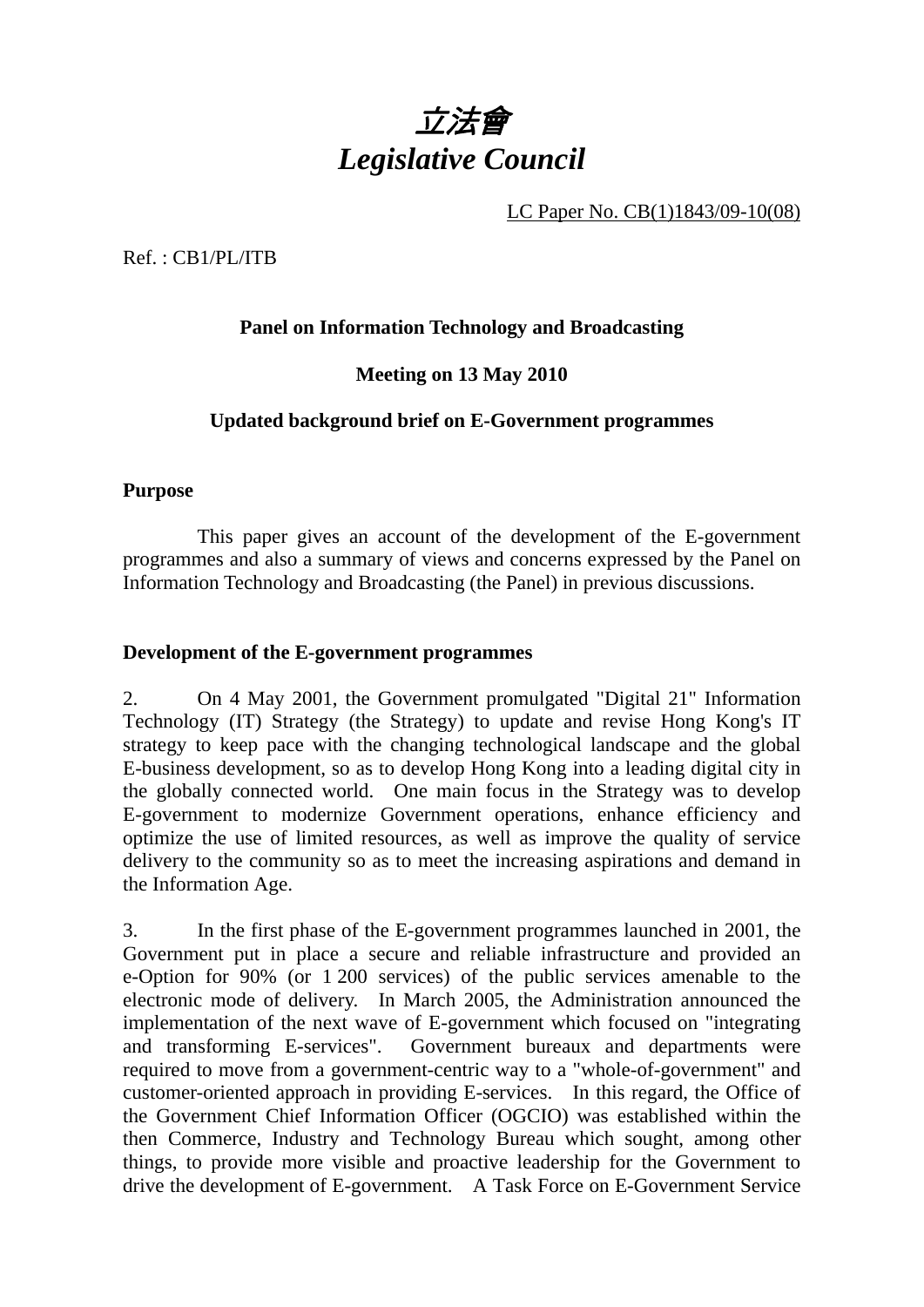Delivery comprising leaders of IT from a number of leading Hong Kong enterprises, as well as academics and Government representatives was set up under the Digital 21 Strategy Advisory Committee to help formulate suitable objectives, strategies and initiatives.

# GovHK

4. At its meeting on 3 March 2006, the Finance Committee approved a commitment of \$170.8 million for developing GovHK and enhancing the central infrastructure to support the implementation of the new strategy. GovHK was officially launched in August 2007 to gradually reprovision the E-government services provided through other platforms, such as the Electronic Service Delivery (ESD) portal and the Government Information Centre<sup>1</sup>.

# Pan-Government IT Strategy

5. The Administration is formulating a Pan-Government IT Strategy to provide overarching IT direction and strategy to bureaux and departments, and to determine what IT initiatives should be taken centrally, and which by bureaux and departments. This strategy will address five main areas, namely governance on IT investments, IT-enabled business transformation, information and data management, technology architecture and infrastructure, and human resources. Many aspects of the strategy are already in place, and the Administration will progressively enhance the strategy to reflect the key drivers of change with a view to completing the first phase of strategy enhancement in time for relevant projects to be considered in 2010-2011.

# Progress of the implementation of E-government programmes

6. According to the Administration's report in the Administration paper (LC Paper No. CB(1)1843/09-10(07)), good progress has been made in the past year on the implementation of E-government programmes as highlighted below:

- (a) revamp of the GovHK website and launch of its mobile/accessible version;
- (b) launch of a pilot scheme on paper-less meeting;
- (c) roll out of more E-procurement initiatives to pilot departments and suppliers;
- (d) set up of the Electronic Health Record (eHR) Office to take forward the development of eHR;

 $\overline{a}$ 1 The Government's services on the ESD*life* portal have been migrated to GovHK after the expiry of the Government's contract with the operator of the ESD Scheme in January 2008. The Government Information Centre was retired in May 2007.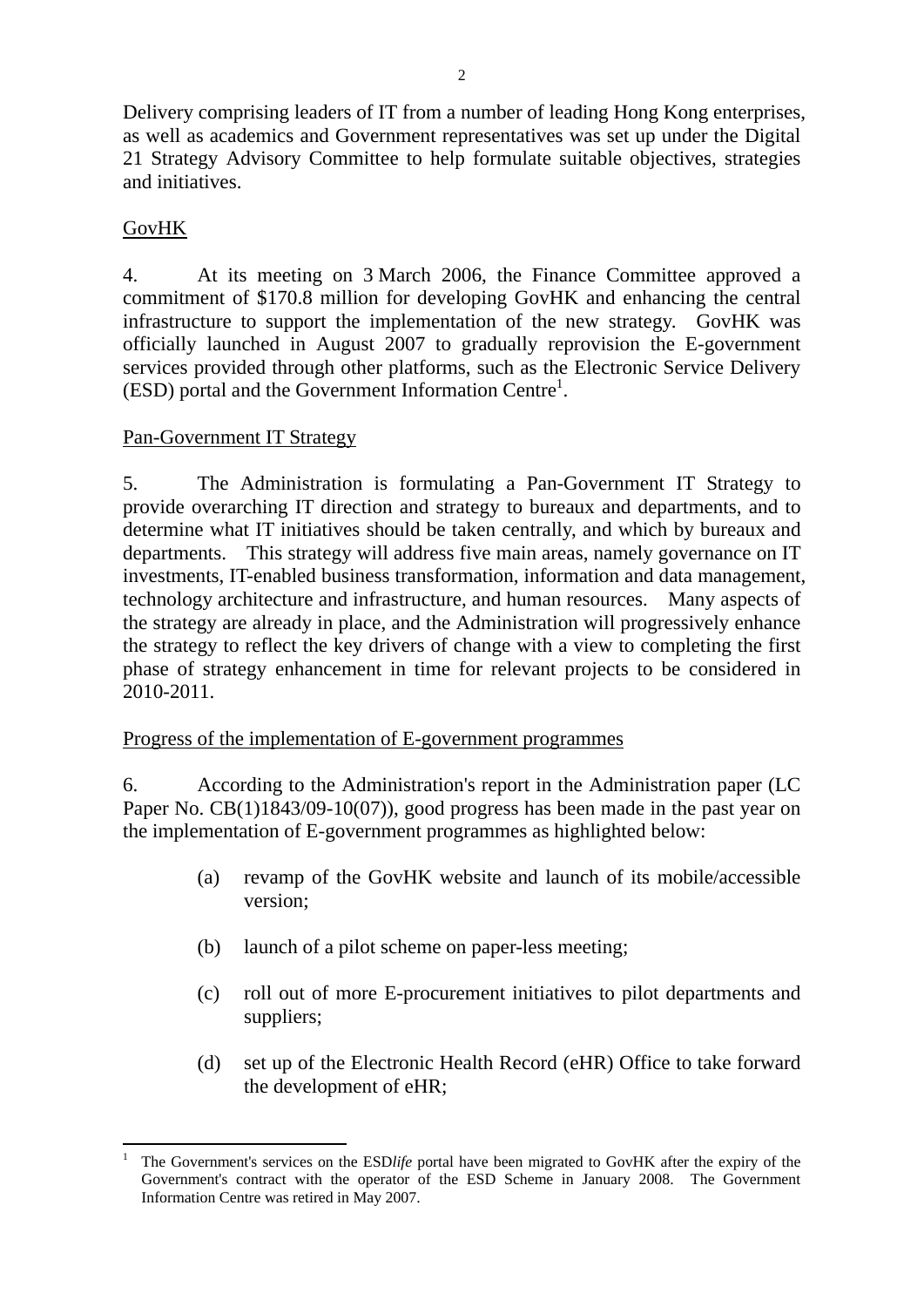- (e) launch of the Road Cargo System to start a trial run to facilitate seamless customs clearance at the land boundary;
- (f) considering further extension of the pilot scheme on Express e-Channel at the Lo Wu Immigration Control Point;
- (g) implementation of the Client Information System to facilitate effective social welfare services;
- (h) full production launch of the Government Financial Management Information System;
- (i) development of online applications for incorporation of companies and filing of company documents; and
- (j) implementation of the One-Stop Shop IT system to provide one-stop services to job-seekers.

#### **Discussion by the Panel on Information Technology and Broadcasting**

7. The Panel received regular reports from the Administration on the implementation of the E-government programmes. Panel members generally supported the development of E-government in Hong Kong.

8. At the Panel meetings held on 13 May 2008 and 11 May 2009, some members expressed concern whether the Government had sufficient IT professionals with the right skills and experience to drive the E-government programmes and manage the IT initiatives. Referring to the staff lay-offs in the information and communication technology (ICT) sector, members considered that the Administration should help unemployed ICT professionals remain in the industry, such as by taking initiatives to create more IT jobs under the E-Government programmes. Some members noted that the hiring of contract staff might affect the service continuity of the Information Technology Management Unit (ITMU) providing IT support to various Government bureaux and departments. They suggested that consideration be given to resuming the recruitment of IT professionals for the civil service to ensure that the Government had a sustainable and robust IT workforce. Concern was also raised that most of the directorate officers overseeing the work of the ITMUs in various bureaux and departments were not well-versed in IT and tended to consider IT projects from a user perspective rather than a technical perspective, making it difficult for the outsourcing suppliers to satisfy their needs, thus causing delay to the completion of the projects. Members considered that apart from administrative skills, the senior officers in the relevant bureaux and departments should also possess IT knowledge necessary for managing the IT projects. The Administration was urged to undertake measures to enhance the IT knowledge of these responsible officers so that they could have a more balanced perspective on IT projects.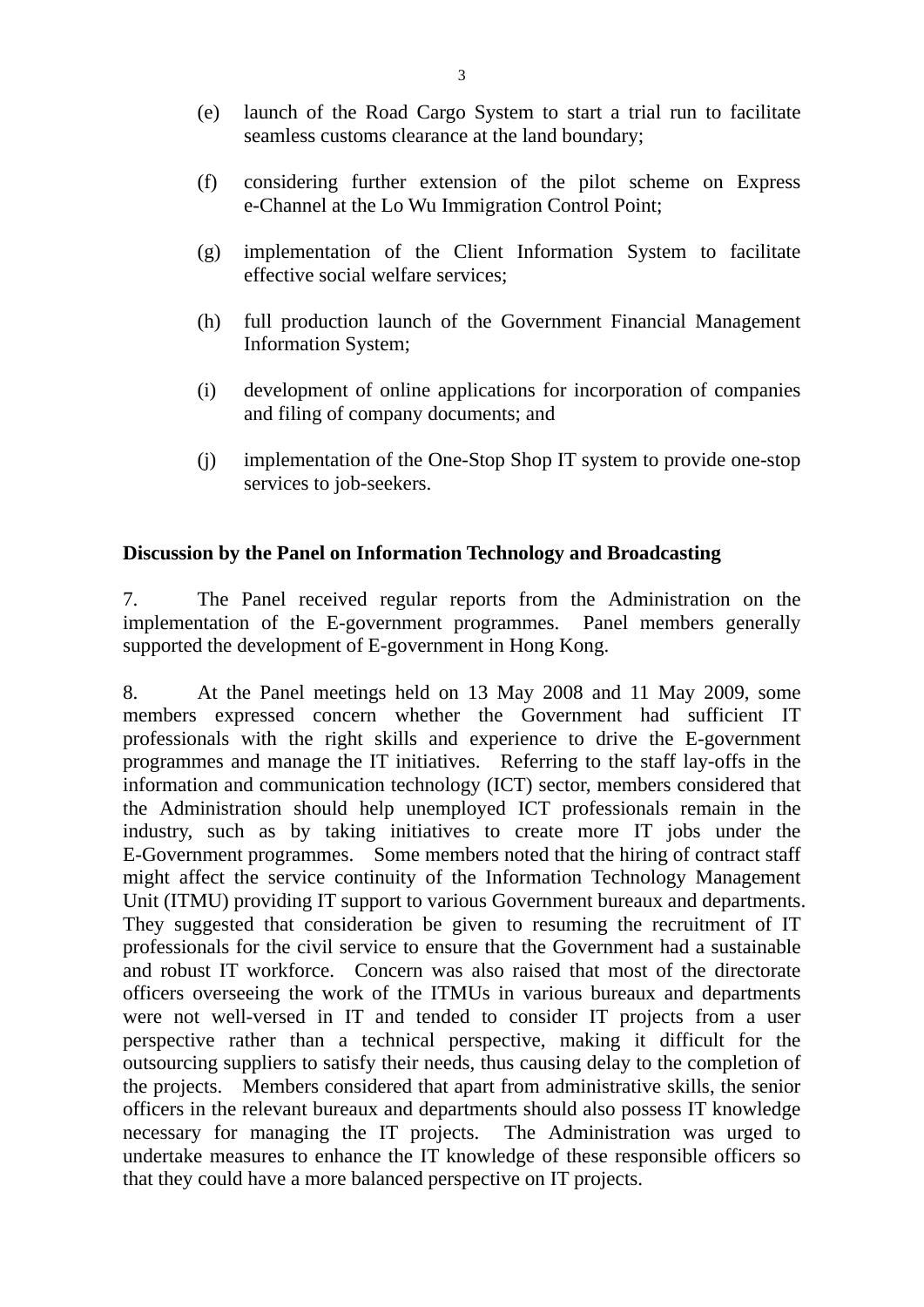9. Panel members expressed concern about the low information communication technology (ICT) penetration rate among SMEs and urged the Administration to identify barriers to ICT adoption. Noting that most of the Government IT projects were awarded to large IT service providers and suppliers, Panel members called on the Administration to consider sub-dividing the projects into smaller items, so as to provide more opportunities for SMEs in the IT sector to bid for the contracts. The Administration was also requested to review how the overall Government procurement policy and the Government Procurement Agreement under the World Trade Organization (WTO GPA) could engage local ICT SMEs in the provision of IT hardware, software programming and consulting services.

10. According to the Administration, action had been taken to examine the barriers to ICT adoption with a view to implementing targeted measures to promote the wider use of ICT among SMEs. Sector-specific programmes had been conducted to raise SMEs' awareness of the need and motivation in ICT adoption. Some major IT projects were sub-divided into smaller ones and SMEs were able to participate in Government IT projects and in the provision of professional services through outsourcing and the award of standing offer agreements. The Administration undertook to relay to the Financial Services and the Treasury Bureau members' concern about the Government procurement commitments to the WTO GPA.

#### **Latest position**

11. The Administration will update the Panel on 13 May 2010 on the latest progress on E-government development and the initiatives to encourage bureaux and departments to make the best use of ICT to achieve their policy objectives and goals.

# **Relevant papers**

Paper provided by the Administration for the Information Technology and Broadcasting Panel meeting on 13 May 2008 http://www.legco.gov.hk/yr07-08/english/panels/itb/papers/itb0513cb1-1456-3-e.pdf

Background brief prepared by the Legislative Council Secretariat for the Information Technology and Broadcasting Panel meeting on 13 May 2008 http://www.legco.gov.hk/yr07-08/english/panels/itb/papers/itb0513cb1-1456-4-e.pdf

Minutes of Information Technology and Broadcasting Panel meeting on 13 May 2008

http://www.legco.gov.hk/yr07-08/english/panels/itb/minutes/itb080513.pdf